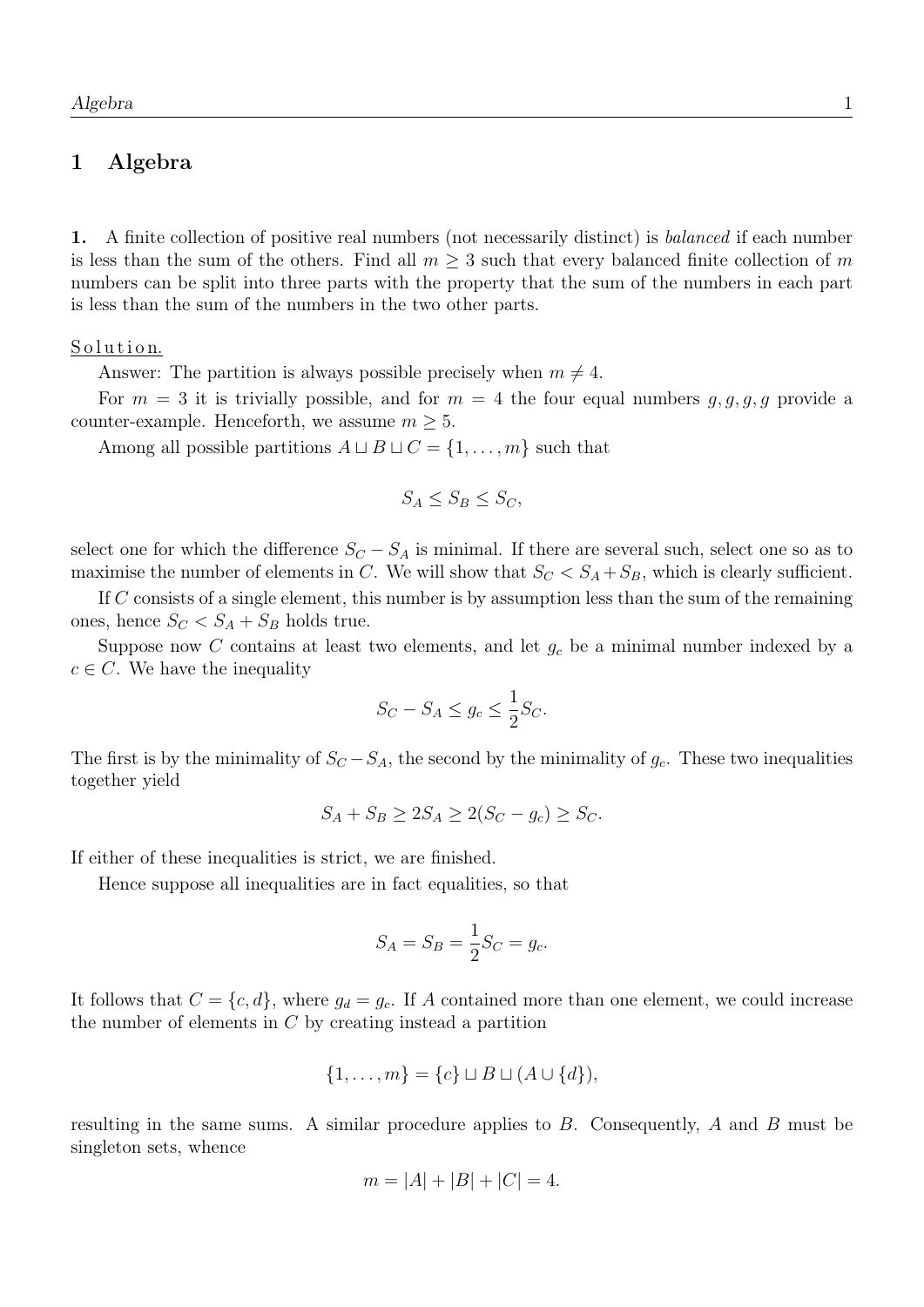.

.

2. A 100  $\times$  100 table is given. For each k,  $1 \leq k \leq 100$ , the k-th row of the table contains the numbers  $1, 2, \ldots, k$  in increasing order (from left to right) but not necessarily in consecutive cells; the remaining  $100 - k$  cells are filled with zeroes. Prove that there exist two columns such that the sum of the numbers in one of the columns is at least 19 times as large as the sum of the numbers in the other column.

#### Solution.

Observe that the sum of numbers in the first column is at most  $1 \cdot 100 = 100$ , the sum in the first and second columns is at most  $1 \cdot 100 + 2 \cdot 99$ , the sum in the first, second and third columns is at most  $1 \cdot 100 + 2 \cdot 99 + 3 \cdot 98$ , etc. But the sum of all nonzero numbers equals  $\sum_{ }^{100}$  $i=1$  $i(101 - i),$ therefore the sum in the columns from  $31<sup>th</sup>$  to  $100<sup>th</sup>$  is at least

$$
\sum_{i=31}^{100} i(101 - i) = \sum_{i=1}^{70} i(101 - i) = 101 \sum_{i=1}^{70} i - \sum_{i=1}^{70} i^2 = 35 \cdot 71(101 - 141/3) = 70 \cdot 27 \cdot 71.
$$

Therefore one of these columns has a sum at least  $27 \cdot 71 = 1917$ . Therefore the ratio of sums in this column and in the first one is more that 19.

3. Let a, b, c, d be positive real numbers such that  $abcd = 1$ . Prove the inequality

$$
\frac{1}{\sqrt{a+2b+3c+10}} + \frac{1}{\sqrt{b+2c+3d+10}} + \frac{1}{\sqrt{c+2d+3a+10}} + \frac{1}{\sqrt{d+2a+3b+10}} \le 1.
$$

## Solution.

Let x, y, z, t be positive numbers such that  $a = x^4$ ,  $b = y^4$ ,  $c = z^4$ ,  $d = t^4$ .

By AM-GM ineguality  $x^4 + y^4 + z^4 + 1 \ge 4xyz$ ,  $y^4 + z^4 + 1 + 1 \ge 4yz$  and  $z^4 + 1 + 1 + 1 \ge 4z$ . Therefore we have the following estimation for the first fraction

$$
\frac{1}{\sqrt{x^4 + 2y^4 + 3z^4 + 10}} \le \frac{1}{\sqrt{4xyz + 4yz + 4z + 4}} = \frac{1}{2\sqrt{xyz + yz + z + 1}}
$$

Transform analogous estimations for the other fractions:

$$
\frac{1}{\sqrt{b+2c+3d+10}} \le \frac{1}{2\sqrt{yzt+zt+t+1}} = \frac{1}{2\sqrt{t}\sqrt{yz+z+1+xyz}} = \frac{\sqrt{xyz}}{2\sqrt{xyz+yz+z+1}};
$$

$$
\frac{1}{\sqrt{c+2d+3a+10}} \le \frac{1}{2\sqrt{zxt+tx+x+1}} = \frac{1}{2\sqrt{tx}\sqrt{z+1+xyz+yz}} = \frac{\sqrt{yz}}{2\sqrt{xyz+yz+z+1}};
$$

$$
\frac{1}{\sqrt{d+2a+3b+10}} \le \frac{1}{2\sqrt{txy+xy+y+1}} = \frac{1}{2\sqrt{txy}\sqrt{1+xyz+yz+z}} = \frac{\sqrt{z}}{2\sqrt{xyz+yz+z+1}}
$$

Thus, the sum does not exceed

$$
\frac{1+\sqrt{xyz}+\sqrt{yz}+\sqrt{z}}{2\sqrt{xyz+yz+z+1}}.
$$

It remains to apply inequality  $\sqrt{\alpha} +$ √  $\overline{\beta} + \sqrt{\gamma} + \sqrt{\gamma}$  $\delta \leq 2$ √  $\alpha + \beta + \gamma + \delta$ , which can be easily proven by taking squares or derived from inequality between arithmetical and quadratic means.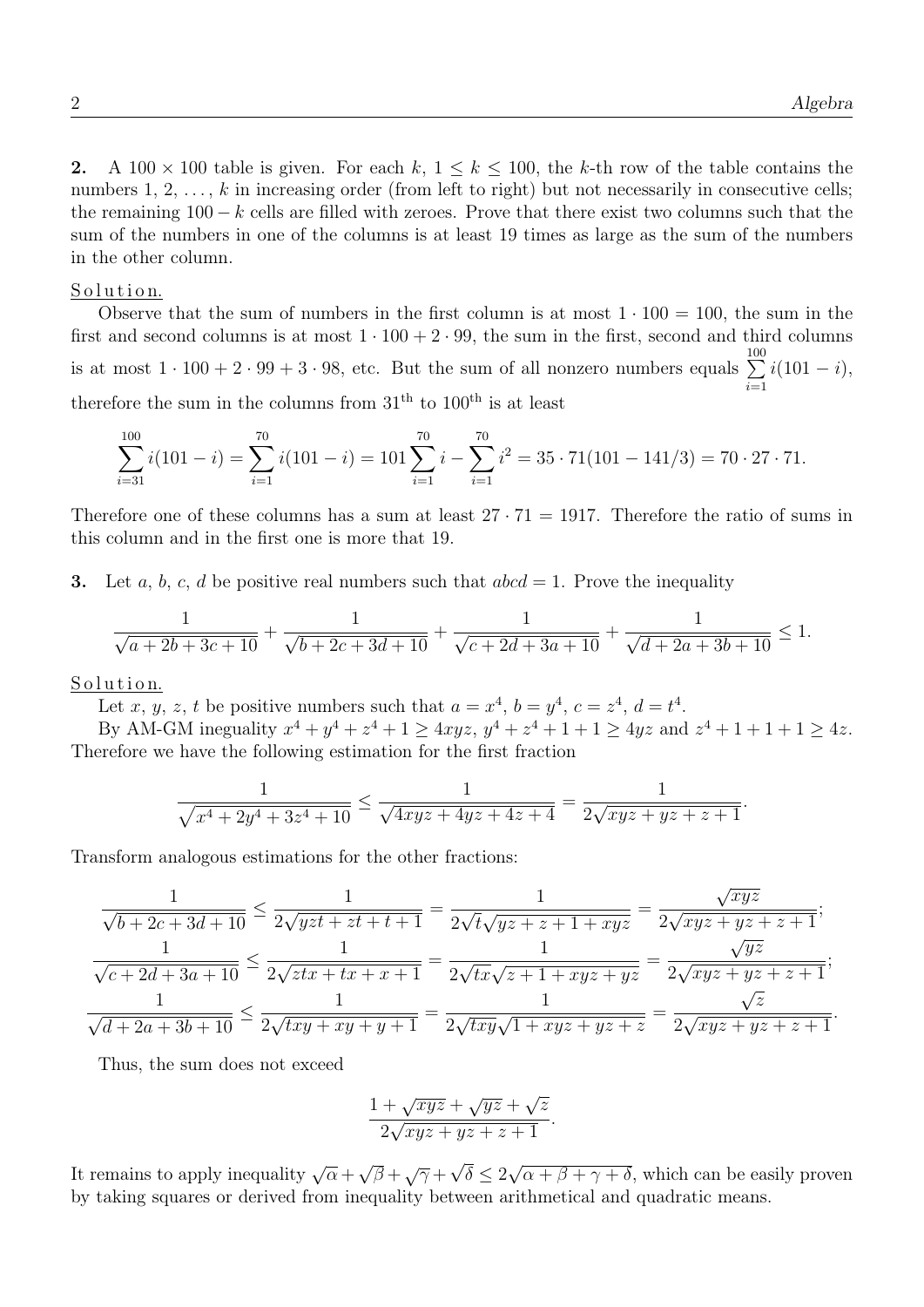4. Find all functions  $f: [0, +\infty) \to [0, +\infty)$ , such that for any positive integer n and for any non-negative real numbers  $x_1, \ldots, x_n$ 

$$
f(x_1^2 + \dots + x_n^2) = f(x_1)^2 + \dots + f(x_n)^2.
$$

Solution.

Answer: the functions  $f(x) = 0$  and  $f(x) = x$ .

A first observation is that

$$
f(1) = f(1^2) = f(1)^2,
$$

so that  $f(1)$  is either 0 or 1.

Assume first that  $f(1) = 0$ . For each positive integer n, we find

$$
f(n) = f(n \cdot 1^2) = nf(1)^2 = 0.
$$

Given an arbitrary x, find y so that  $x^2 + y^2$  becomes a positive integer n. Then

$$
f(x)^{2} + f(y)^{2} = f(x^{2} + y^{2}) = f(n) = 0.
$$

Consequently,  $f(x) = 0$  for all x.

Now assume  $f(1) = 1$ . We shall prove that  $f(x) = x$  for all x. For each positive integer n, we find

$$
f(n) = f(n \cdot 1^2) = nf(1)^2 = n.
$$

For a non-negative rational number  $\frac{p}{q}$ , we find

$$
p^{2} = f(p^{2}) = f\left(q^{2} \cdot \left(\frac{p}{q}\right)^{2}\right) = q^{2} f\left(\frac{p}{q}\right)^{2},
$$

hence  $f(x) = x$  also for rational numbers.

Finally, let x be an irrational number. Select a rational number  $\frac{p}{q} > x$ . Choosing y so that  $x^2 + y^2 = \frac{p^2}{a^2}$  $\frac{p^2}{q^2}$ , we deduce

$$
\frac{p^2}{q^2} = f\left(\frac{p^2}{q^2}\right) = f(x^2 + y^2) = f(x)^2 + f(y)^2 \ge f(x)^2,
$$

hence  $f(x) \leq \frac{p}{a}$  $\frac{p}{q}$ . Next, select a (positive) rational number  $\frac{r}{s}$  <  $\sqrt{x}$ , i.e.  $\frac{r^2}{s^2}$  $\frac{r^2}{s^2}$  < x. Choosing z so that  $r^2$  $\frac{r^2}{s^2} + z^2 = x$ , we deduce

$$
f(x) = f\left(\frac{r^2}{s^2} + z^2\right) = f\left(\frac{r}{s}\right)^2 + f(z)^2 = \frac{r^2}{s^2} + f(z)^2 \ge \frac{r^2}{s^2},
$$

hence  $f(x) \geq \frac{r^2}{s^2}$  $\frac{r^2}{s^2}$ . Together, these two bounds for  $f(x)$  imply  $f(x) = x$ , and we are finished.

Remark of the Problem committee. The main part of this solution is the proof of well known fact that if an additive function is non negative (for non negative arguments) then it is linear.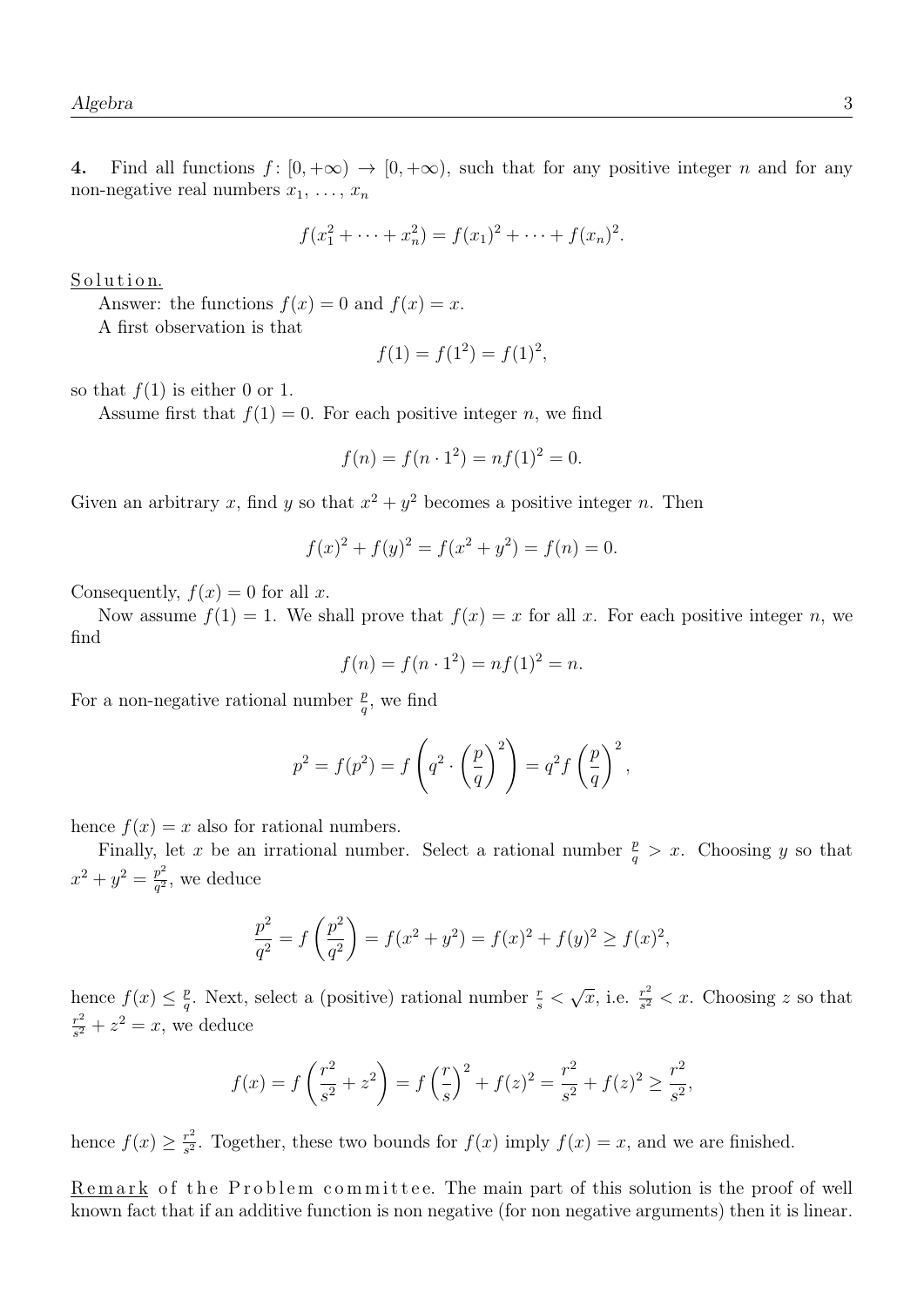5. A polynomial  $f(x)$  with real coefficients is called *generating*, if for each polynomial  $\varphi(x)$  with real coefficients there exist a positive integer k and polynomials  $g_1(x), \ldots, g_k(x)$  with real coefficients such that

$$
\varphi(x) = f(g_1(x)) + \cdots + f(g_k(x)).
$$

Find all generating polynomials.

## Solution.

Answer: the generating polynomials are exactly the polynomials of odd degree.

Take an arbitrary polynomial f. We call a polynomial good if it can pe represented as  $\sum f(g_i(x))$ for some polynomials  $g_i$ . It is clear that the sum of good polynomials is good, and if  $\phi$  is a good polynomial then each polynomial of the form  $\phi(q(x))$  is good also. Therefore for the proof that f is generating it is sufficient to show that  $x$  is good polynomial. Consider two cases.

1) Let the degree n of f is odd. Check that x is good polynomial. Observe that by substitutions of the form  $f(ux)$  we can obtain a good polynomial  $\phi_n$  of degree n with leading coefficient 1, and a good polynomial  $\psi_n$  of degree n with leading coefficient  $-1$  (because n is odd). Then for each a a polynomial  $\phi_n(x+a) + \psi_n(x)$  is good. It is clear that its coefficient of  $x^n$  equals 0; moreover, by choosing appropriate a we can obtain a good polynomial  $\phi_{n-1}$  of degree  $n-1$  with leading coefficient 1, and a good polynomial  $\psi_{n-1}$  with leading coefficient −1. Continuing in this way we will obtain a good poynomial  $\phi_1(x) = x + c$ . Then  $\phi_1(x - c) = x$  is also good.

2) Let the degree n of f is even. Prove that  $f(x)$  is not generating. It follows from the observation that the degree of every good polynomial is even in this case. Indeed, the degree of each polynomial  $f(g_i)$  is even and the leading coefficient has the same sign as the leading coefficient of f. Therefore the degree of polynomial  $\sum f(g_i(x))$  is even.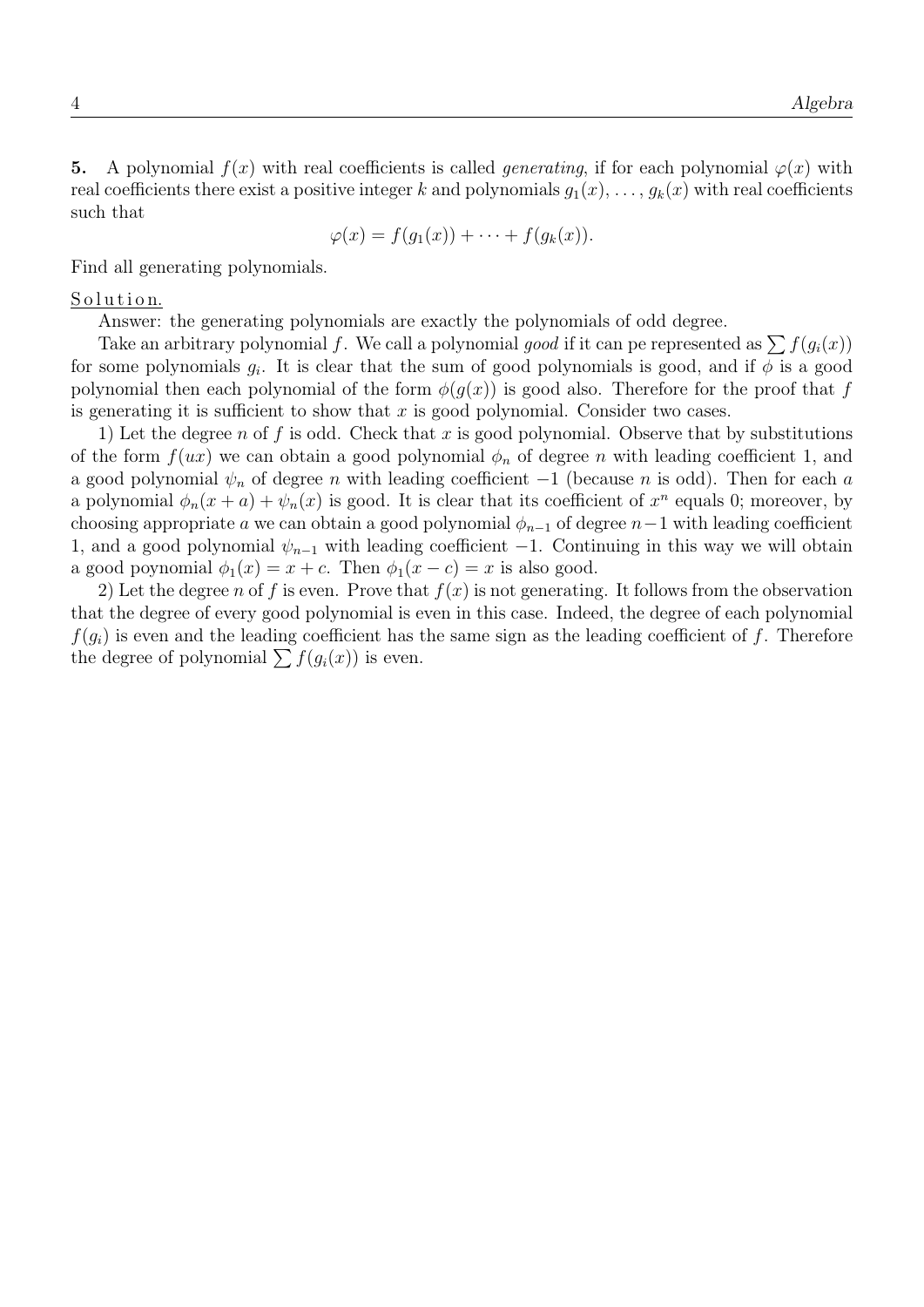# 2 Combinatorics

**6.** Let *n* be a positive integer. Elfie the Elf travels in  $\mathbb{R}^3$ . She starts at the origin:  $(0,0,0)$ . In each **u.** Let *n* be a positive integer. Eine the En travels in  $\mathbb{R}$ . She starts at the origin. (0,0,0). In each turn she can teleport to any point with integer coordinates which lies at distance exactly  $\sqrt{n}$  from her current location. However, teleportation is a complicated procedure. Elfie starts off *normal* but she turns *strange* with her first teleportation. Next time she teleports she becomes *normal* again, then strange again... etc.

For which  $n$  can Elfie travel to any given point with integer coordinates and be *normal* when she gets there?

## Solution.

Answer: there are no such  $n$ .

We colour all the points in  $\mathbb{Z}^3$  white and black: The point  $(x, y, z)$  is colored white if  $x+y+z \equiv_2 0$ and black if if  $x + y + z \equiv 2 1$ .

After the first move Elfie is at a point  $(a, b, c)$  where  $a^2 + b^2 + c^2 = n$ . Thus,  $a + b + c \equiv_2$  $a^2 + b^2 + c^2 = n.$ 

Now, if n is even then  $(a, b, c)$  is white. Thus, in that case Elfie only jumps between white points.

On the other hand, if n is odd, then  $(a, b, c)$  is certainly black. And one can easily see that Elfie alternates between black and white squares after each move. But since Elfie is normal after even number of moves, and is then on a white point, she can never reach any black point being normal. Thus, there no n such that Elfie can travel to any given point and be normal when she gets there.

7. On a  $16 \times 16$  torus as shown all 512 edges are colored red or blue. A coloring is good if every vertex is an endpoint of an even number of red edges. A move consists of switching the color of each of the 4 edges of an arbitrary cell. What is the largest number of good colorings such that none of them can be converted to another by a sequence of moves?



## Solution.

Answer: 4. Representatives of the equivalence classes are: all blue, all blue with one longitudinal red ring, all blue with one transversal red ring, all blue with one longitudinal and one transversal red ring.

First, show that these four classes are non equivalent. Consider any ring transversal or longitudinal and count the number of red edges going out from vertices of this ring in the same halftorus. This number can not be changed mod 2.

Now we show that each configuration can be transformed to one of these four classes. We suggest two independent reasoning.

## Scanning of the square.

Cut the torus up in a square  $16 \times 16$ . In order to restore the initial torus we will identify the opposite sides of the square, but we will do it in the end of solution. Now we will work with the square. It is clear that during all recolorings each vertex of torus has even red degree. The same is true for the degrees of the inner vertices of the  $16 \times 16$  square when we deal with it instead of the torus.

Scan all cells of this square one by one from left to right and from bottom to top. For convenience we may think that in each moment the scanned area is colored grey. First we take bottom left corner cell  $(a1$  in chess notations) and color it grey. Then we consider the next cell  $(b1$  in chess notations) color it grey and if the edge between the cells  $a_1$  and  $b_1$  is red, change the colors of the cell  $b_1$  edges.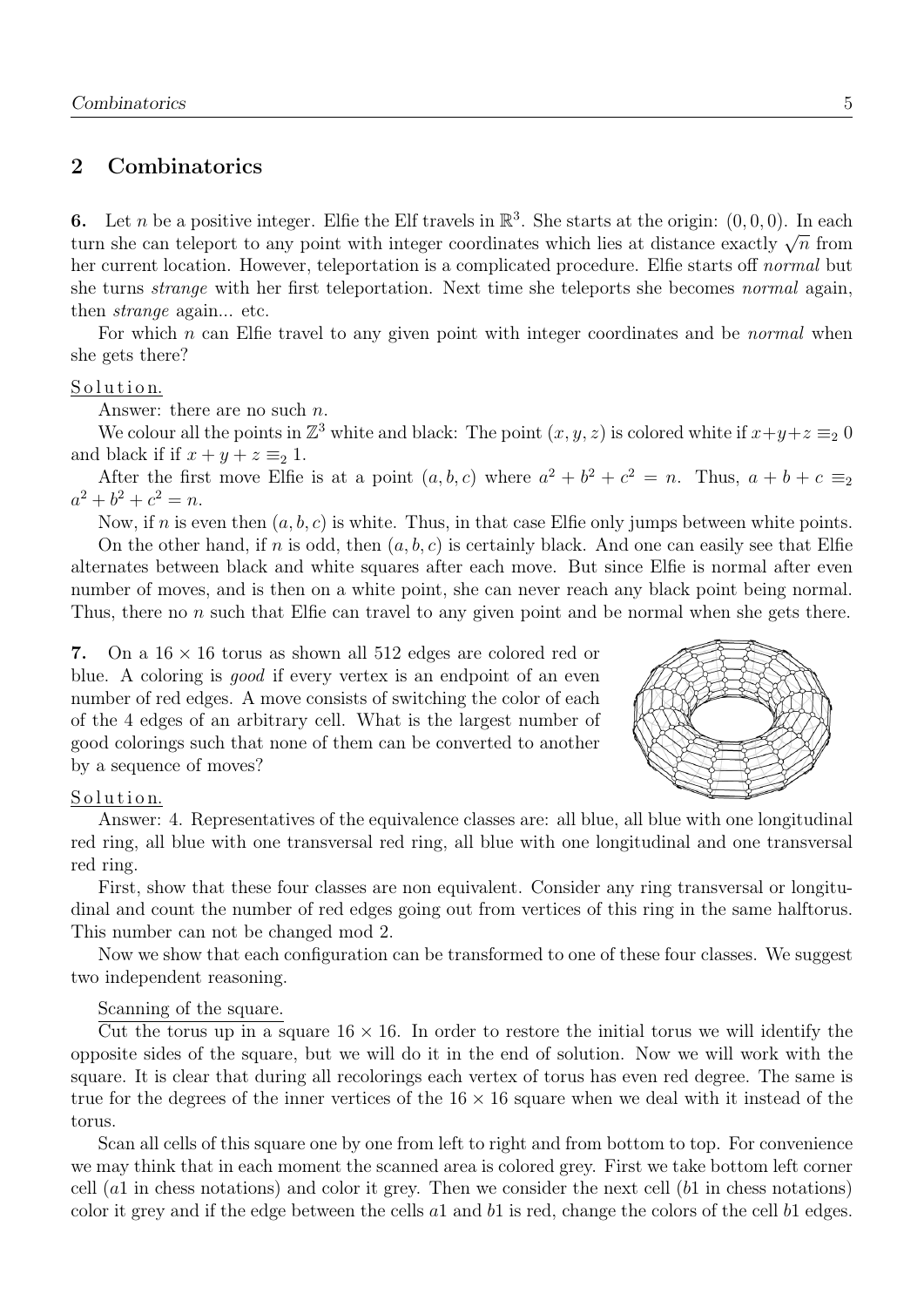We obtain a grey area with no red edges in its interior. After that when we scan each new cell we append this cell to the grey figure and if it is necessary change the colors of edges of the new cell to make the color of all new edges in the grey area blue.

The latter is always possible because the new cell have either one common edge with the grey figure (as in the case " $a1-b1$ " above) or two common edges. For example let grey figure consist of the first row of the square and  $a2$  cell. When we append the cell  $b2$  to the grey figure two edges of its lower left corner vertex already belong to the grey figure, they are blue. Therefore the other two edges  $a2-b2$  and  $b1-b2$  have the same color and we can make them both blue (if they are not) by recoloring the edges of cell b2.

So by doing that with all cells of the square we obtain  $16 \times 16$  square with blue edges inside it. Now its time to recall that the sides of the square should be identified, and the red degree of each vertex of torus is even. It follows that the whole (identified) vertical sides of the square are either red or blue, and the same for horizontal sides.

#### Deformations of red loops (sketch).

To see that any configuration can be made into one of the above four configurations it is most clear to cut the torus up in a square with opposite edges identified.

Since the red degree of each vertex is even we can always find a loop consisting of red edges only. Now, suppose that one can make a (simple) red loop that does not cross the boundary of the square. We can change the color of this loop by changing one by one the colors of unit squares inside it. In the remaining configuration every vertex is still an endpoint of an even number of red edges and we can repeat the operation. So by doing that to every red loop we are left with a configuration where one can not make red loops that do not intersect the boundary. Second, any red loop left that passes through more than one boundary vertex can be deformed into a loop containing only one boundary vertex. Finally, any two loops crossing the same side of the square can be removed by changing colors of all unit squares between these loops. Thus, we are left with only the four possibilities mentioned.

8. A graph has N vertices. An invisible hare sits in one of the vertices. A group of hunters tries to kill the hare. In each move all of them shoot simultaneously: each hunter shoots at a single vertex, they choose the target vertices cooperatively. If the hare was in one of the target vertices during a shoot, the hunt is finished. Otherwise the hare can stay in its vertex or jump to one of the neighboring vertices.

The hunters know an algorithm that allows them to kill the hare in at most N! moves. Prove that then there exists an algorithm that allows them to kill the hare in at most  $2^N$  moves.

#### Solution.

Let hunters apply optimal (fastest) algorithm. Let say that a vertex has a smell of a hare, if there exists an initial vertex and a sequence of moves of the hare for which the hare is still alive and now occupies this vertex. After every shoot mark the set of all the vertices that have a smell of a hare. In the beginning all the vertices of the graph have a smell of hare, and after finish of hunting this set is empty. The idea is that in optimal strategy these sets can not repeat!

Indeed, the hunting does not imply feedback, the hunters' shoots do not depend on hare's moves because the hunters try to foresee all possible moves of hare. So if a set of vertices A appears after the k-th shoot and once again after the  $m$ -th shoot, then then the strategy is not optimal because all shoots form k-th to  $(m-1)$ -th can be omitted with the same result of hunting.

Since it is possible to mark at most  $2^N$  sets the hunting will finish in at most  $2^N - 1$  shoots.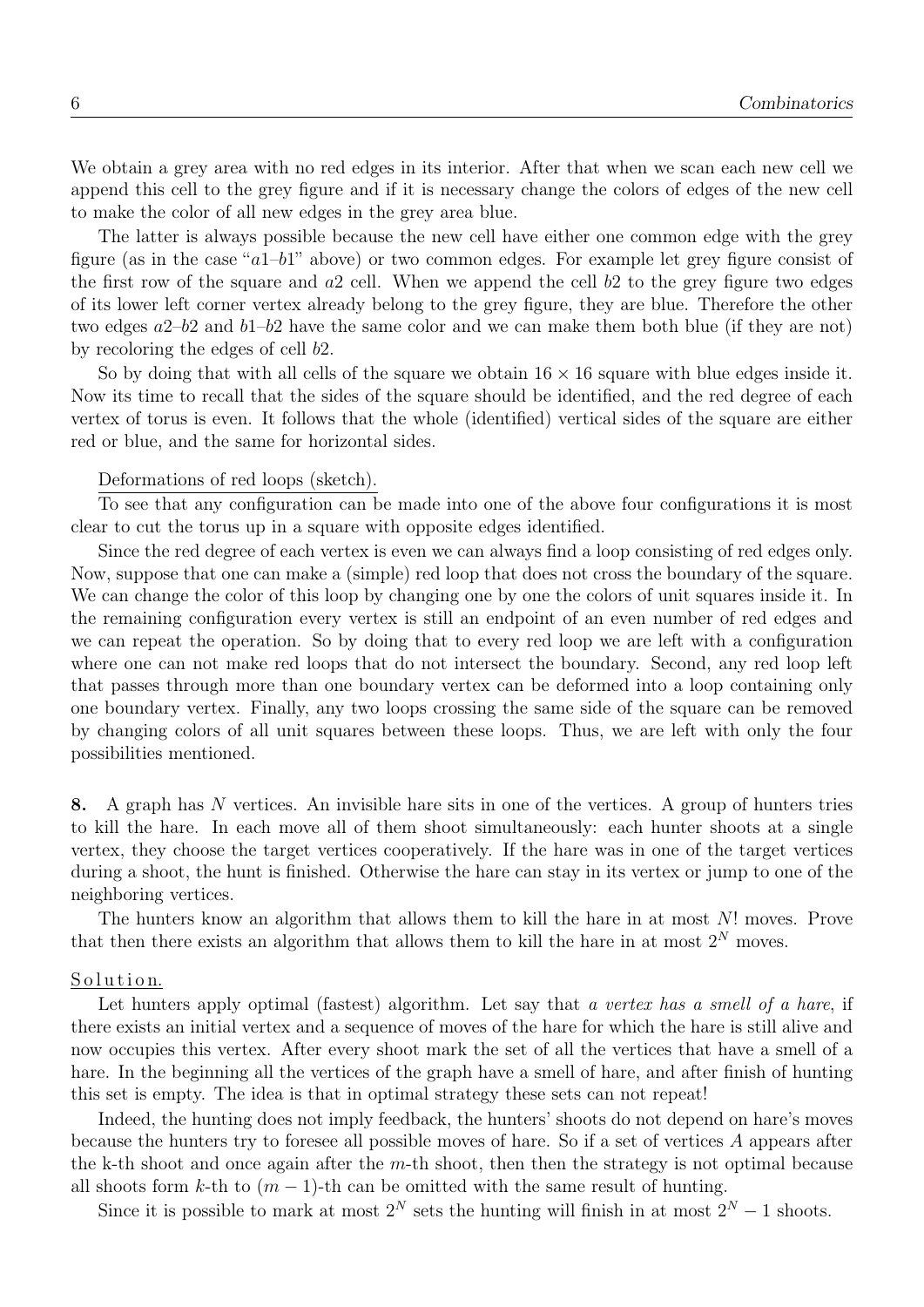9. Olga and Sasha play a game on an infinite hexagonal grid. They take turns in placing a stone on a free hexagon of their choice. Olga starts the game. Just before the 2018th stone is placed, a new rule comes into play. A stone may now be placed only on those free hexagons having at least two occupied neighbors.

A player loses when she or he either is unable to make a move, or has filled a pattern of the rhomboid shape as shown (rotated in any possible way). Determine which player, if any, possesses a winning strategy.



## Solution.

Answer: Olga has a winning strategy.

The game cannot go on forever. Draw a large hexagon enclosing all 2017 counters in play after the 2017th move, as in Figure ??. While it will be possible to place future counters in the hexagonal frame at distance 1 from the shaded part (i.e. immediately surrounding it), where  $D$  and  $E$  are located, it will be impossible to reach cells at distance 2 from the shaded part, where  $F$  is located. Indeed, in order to place a counter at  $F$ , first counters must be placed on cells  $D$  and  $E$ .



Figure 1: A large shaded hexagon enclosing all 2017 counters in play after the 2017th move.

Assume that the cells  $E_1, E_2, \ldots, E_n$  to the right of E contain counters, but the next cell to the right is  $E_{n+1}$  and it is empty. Observe that the counter on  $E_{n-1}$  has been placed before the counter on  $E_n$ , because otherwise the forbidden rhombus is formed by the cells  $E_{n-1}$ ,  $E_n$  and two ancestors of  $E_n$  in the previous row. By analogous reasoning considering the moment of placing the counter on  $E_{n-1}$  one can prove that the counter on  $E_{n-2}$  has been placed before the counter on  $E_{n-1}$ , etc. Thus we conclude that the counter on D has been placed before the counter on  $E$ . But changing the direction of our reasoning to the left we similarly conclude that counter on  $E$  has been placed before the counter on D. A contradiction.

Now, let Olga place her first counter in any hexagon  $H$ , and then respond to each of Sasha's successive moves by symmetry, choosing to place her counter on the reflexion in  $H$  of his chosen hexagon (in other words, diametrically opposite to his with respect to  $H$ ). It is clear that the gameplay will be completely symmetrical after each of Olga's moves. Hence she may respond, even under the additional rule, to any move Sasha might make. It is also evident that she will never complete a forbidden rhombus if Sasha did not already do so before. Hence Olga is always certain to have a legal move at her disposal, and so will eventually win.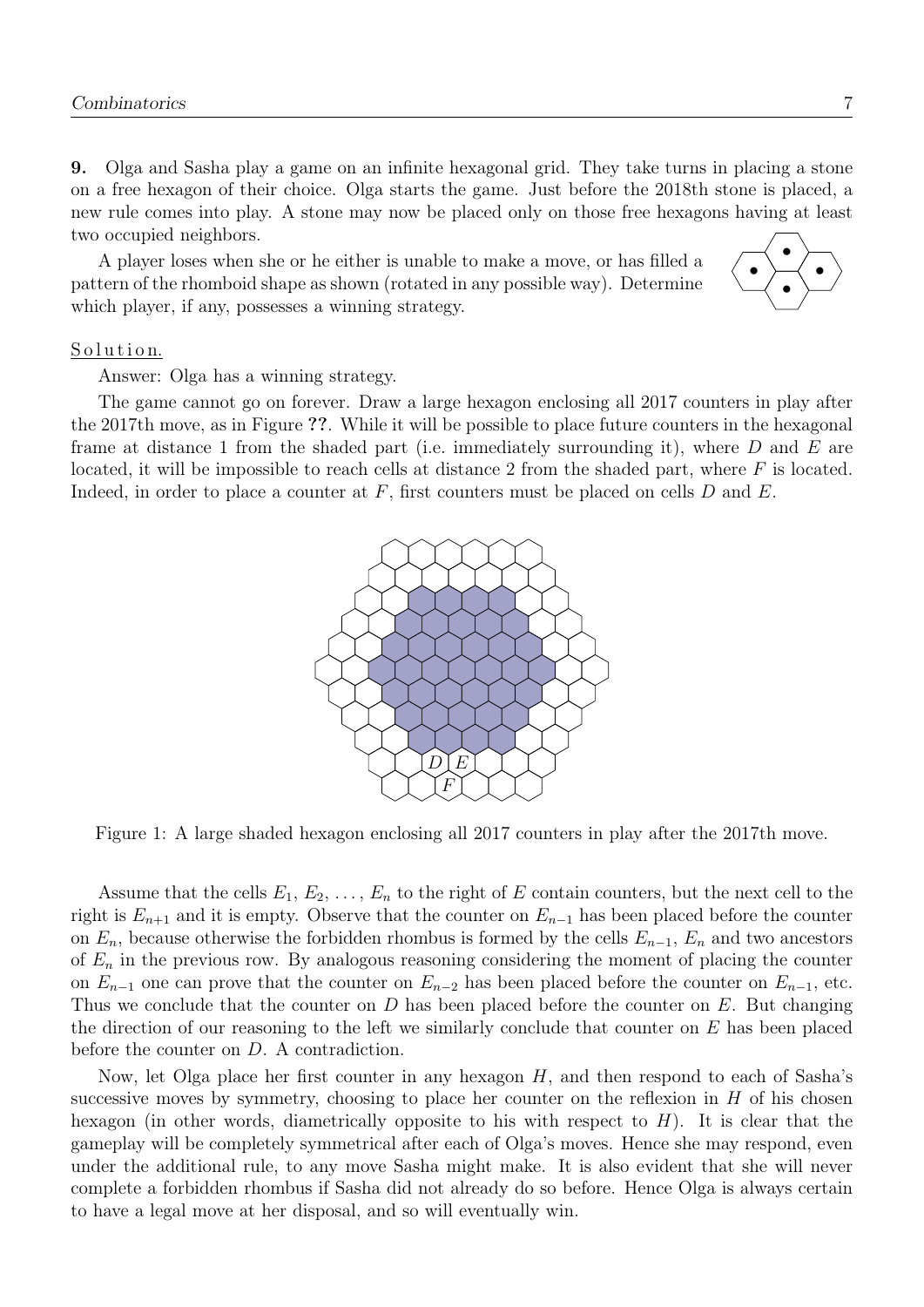10. The integers from 1 to n are written, one on each of n cards. The first player removes one card. Then the second player removes two cards with consecutive integers. After that the first player removes three cards with consecutive integers. Finally, the second player removes four cards with consecutive integers. What is the smallest value of  $n$  for which the second player can ensure that he completes both his moves?

### Solution.

Answer:  $n = 14$ .

At first, let's show that for  $n = 13$  the first player can ensure that after his second move no 4 consecutive numbers are left. In the first move he can erase number 4 and in the second move he can ensure that numbers 8, 9 and 10 are erased. No interval of length 4 is left.

If  $n = 14$  the second player can use the following strategy. Let the first player erase number k in his first move, because of symmetry assume that that  $k \leq 7$ . If  $k \geq 5$  then the second player can erase  $k+1$  and  $k+2$  and there are two intervals left of length at least 4: 1.. $(k-1)$  and  $(k+3)$ ..14, but the first player can destroy at most one of them. But if  $k \leq 4$ , then the second player can erase numbers 9 and 10 in his first move and again there are two intervals left of length at least 4:  $(k + 1)$ ..8 and 11..14.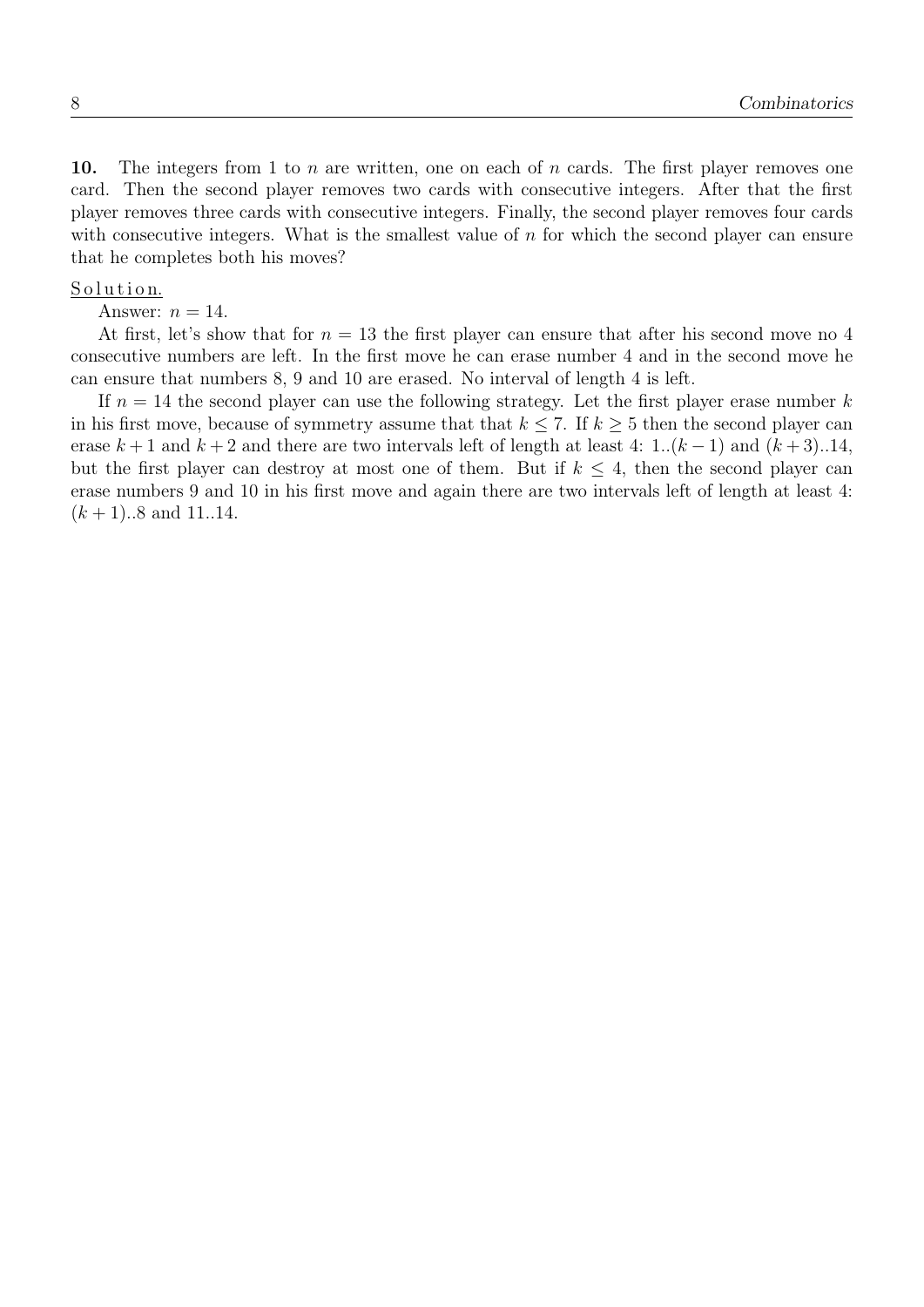## 3 Geometry

11. The points A, B, C, D lie, in this order, on a circle  $\omega$ , where AD is a diameter of  $\omega$ . Furthermore,  $AB = BC = a$  and  $CD = c$  for some relatively prime integers a and c. Show that if the diameter d of  $\omega$  is also an integer, then either d or 2d is a perfect square.

<u>Solution.</u>

Eutron.<br>By Pythagoras, the lengths of the diagonals of quadrangle  $ABCD$  are  $\sqrt{d^2-a^2}$  and  $\sqrt{d^2-c^2}$ . Applying Ptolemaios' Theorem to the quadrilateral ABCD gives

$$
\sqrt{d^2 - a^2} \cdot \sqrt{d^2 - c^2} = ab + ac,
$$

which after squaring and simplifying becomes

$$
d^3 - (2a^2 + c^2)d - 2a^2c = 0.
$$

Then  $d = -c$  is a root of this equation, hence,  $c+d$  is a positive factor of the left-hand side. Hence, the remaining factor (which is quadratic in d) must vanish, and we obtain  $d^2 = cd + 2a^2$ . Let  $e = 2d - c$ . The number  $c^2 + 8a^2 = (2d - c)^2 = e^2$  is a square, and it follows that  $8a^2 = e^2 - c^2$ . If e and c both were even, then by 8 |  $(e^2 - c^2)$  we also have 16 |  $(e^2 - c^2) = 8a^2$  which implies 2 | a, a contradiction to the fact that  $a$  and  $c$  are relatively prime. Hence,  $e$  and  $c$  both must be odd. Moreover, e and c are obviously relatively prime. Consequently, the factors on the right-hand side of  $2a^2 = \frac{e-c}{2}$  $\frac{-c}{2} \cdot \frac{e+c}{2}$  $\frac{+c}{2}$  are relatively prime. It follows that  $d = \frac{e+c}{2}$  $\frac{+c}{2}$  is a perfect square or twice a perfect square.

12. The altitudes  $BB_1$  and  $CC_1$  of an acute triangle ABC intersect in point H. Let  $B_2$  and  $C_2$ be points on the segments BH and CH, respectively, such that  $BB_2 = B_1H$  and  $CC_2 = C_1H$ . The circumcircle of the triangle  $B_2HC_2$  intersects the circumcircle of the triangle ABC in points D and E. Prove that the triangle DEH is right-angled.

## Solution.

Despite of the logical symmetry of the picture the right angle in triangle  $\triangle DEH$  is not H but either  $D$  or  $E$ .

Denote by w the circumcircle of the triangle  $B_2HC_2$ . Midperpendicular to the segment  $C_2H$  is also the midperpendicular to  $CC_1$  therefore it passes through the midpoint X of side BC. By the similar reasoning the midperpendicular to  $B_2H$  passes through X. Therefore X is the center of the circle  $w$ .  $A$ 

It is well known that the point which is symmetrical to the orthocenter  $H$  with respect to the side  $BC$  belongs to the circumcircle of the triangle  $ABC$ . The distance from this point to X equals  $XH$  due to symmetry, hence this point belongs w, therefore it coincides with  $D$  or E, without loss of generality with D. Thus  $DH \perp BC$ .

Finally, the centers of w and circumcircle  $(ABC)$  belong to the midperpendicular of BC, therefore their common chord DE is parallel BC. Thus  $\angle HDE = 90^\circ$ .

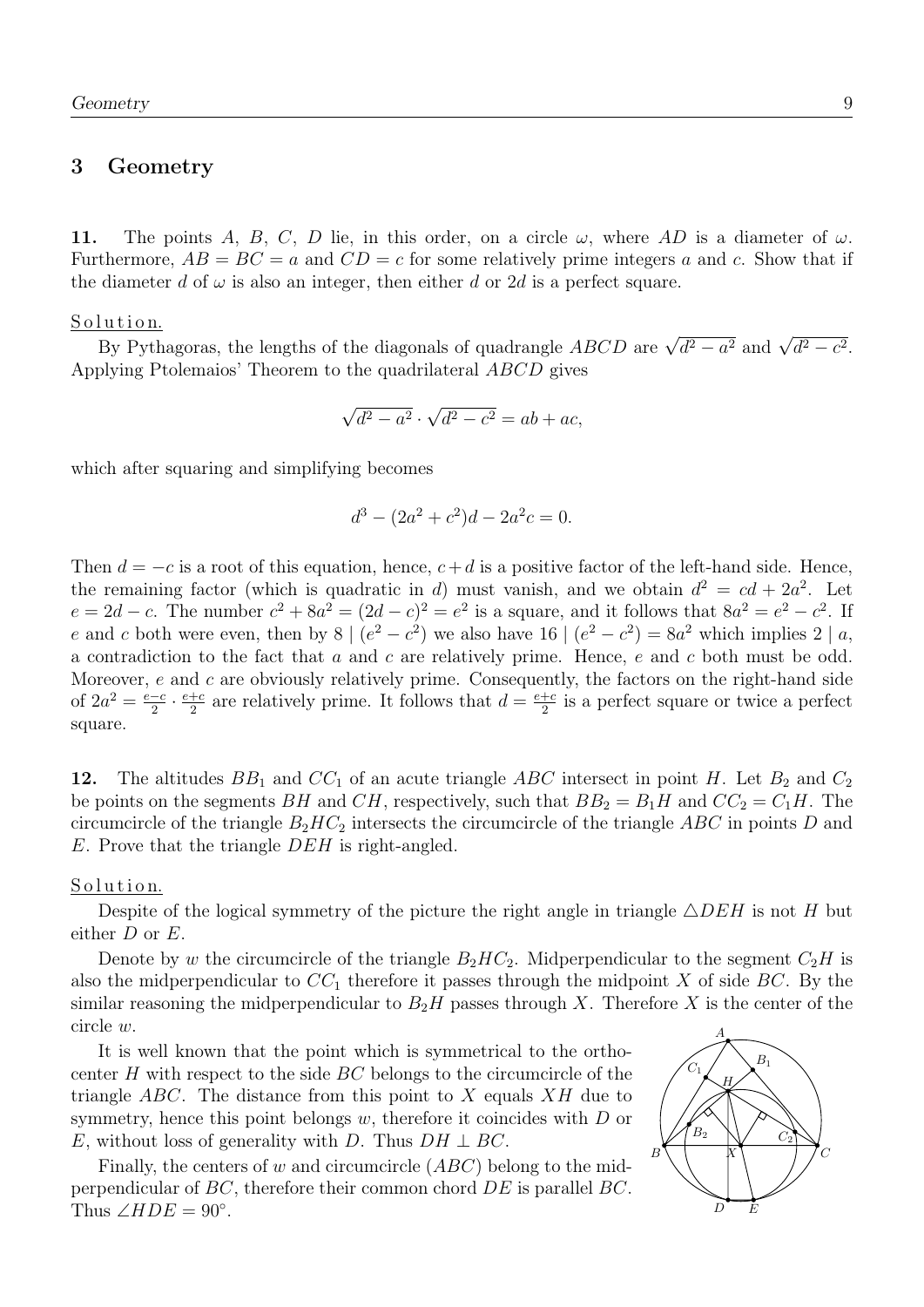13. The bisector of the angle A of a triangle ABC intersects BC in a point D and intersects the circumcircle of the triangle  $ABC$  in a point E. Let K, L, M and N be the midpoints of the segments AB, BD, CD and AC, respectively. Let P be the circumcenter of the triangle  $EKL$ , and Q be the circumcenter of the triangle  $EMN$ . Prove that  $\angle PEQ = \angle BAC$ .

Solution.



Triangles AEB and BED are similar since  $\angle BAE = \angle EAC = \angle DBE$ . Hence  $\angle AEK =$  $\angle BEL$  as the angles between a median and a side in similar triangles. Denote these angles by  $\varphi$ . Then ∠EKL =  $\varphi$  since KL is a midline of  $\triangle ABD$ . Analogously, let  $\psi = \angle AEN = \angle CEM$  =  $\angle ENM$ . And let  $\beta = \angle ABC$ ,  $\gamma = \angle ACB$ .

The triangle PEL is isosceles, therefore  $\angle PEL = 90^{\circ} - \frac{1}{2}\angle EPL = 90^{\circ} - \angle EKL = 90^{\circ} - \varphi$  and

$$
\angle PEA = \angle PEL - \angle AEL = \angle PEL - (\angle AEB - \angle BEL) = 90^{\circ} - \varphi - (\gamma - \varphi) = 90^{\circ} - \gamma.
$$

Analogously  $\angle QEA = 90^\circ - \beta$ . Thus  $\angle PEQ = \angle PEA + \angle QEA = 180^\circ - \beta - \gamma = \angle BAC$ .

**14.** A quadrilateral ABCD is circumscribed about a circle  $\omega$ . The intersection point of  $\omega$  and the diagonal AC, closest to A, is E. The point F is diametrically opposite to the point E on the circle  $\omega$ . The tangent to  $\omega$  at the point F intersects lines AB and BC in points  $A_1$  and  $C_1$ , and lines AD and CD in points  $A_2$  and  $C_2$ , respectively. Prove that  $A_1C_1 = A_2C_2$ .

## Solution.

Denote by X the intersection point of the lines  $A_1A_2$  and AC. Prove that X is a contact point of escribed circle of  $\triangle AA_1A_2$  with side  $A_1A_2$ . Indeed, consider a homothety with center A which maps incircle  $\omega$  of  $\triangle AA_1A_2$  to its escribed circle. This homothety maps the line that is tangent to  $\omega$  in point E to the parallel line which is tangent to the escribed circle, i.e. to the line  $A_1A_2$ . Therefore the point E maps to the point X, hence  $A_1A_2$  is tangent to the escribed circle of  $\triangle AA_1A_2$  in the point X.

A  $A_2$   $C_2 \searrow F \downarrow / C_1$   $A_1$ B  $C_2 \setminus F \cup C_1$  $\overline{D}$ E F X ω

C

One can similarly prove that X is a tangent point of the line c  $C_1C_2$  and incircle of  $\triangle C_1CC_2$ . From the first statement we conclude that  $A_1X = FA_2$ , and from the second one that  $C_1X =$  $FC_2$ . It remains to subtract the second equality from the first one.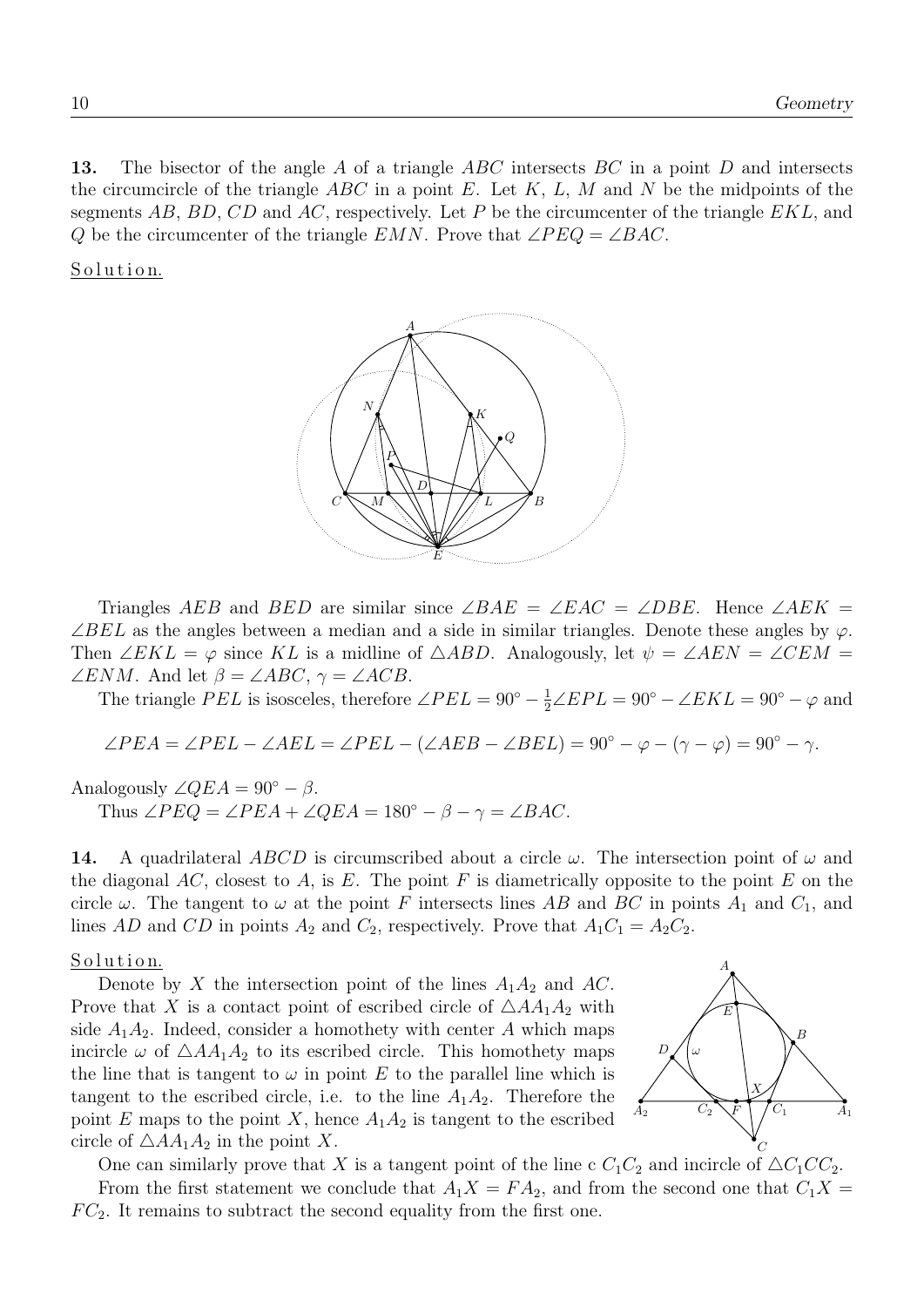15. Two circles in the plane do not intersect and do not lie inside each other. We choose diameters  $A_1B_1$  and  $A_2B_2$  of these circles such that the segments  $A_1A_2$  and  $B_1B_2$  intersect. Let A and B be the midpoints of the segments  $A_1A_2$  and  $B_1B_2$ , and C be the intersection point of these segments. Prove that the orthocenter of the triangle ABC belongs to a fixed line that does not depend on the choice of the diameters.

Solution.



Prove that the orthocenter H of  $\triangle ABC$  belongs to their radical axe.

Denote the circles by  $s_1$  u  $s_2$ . Let the line  $A_1A_2$  intrersect circles  $s_1$  and  $s_2$  second time in points  $X_1$  and  $X_2$  respectively, and the line  $B_1B_2$  intrersect the circles second time in points  $Y_1$  and  $Y_2$ .

The lines  $A_1Y_1$  and  $A_2Y_2$  are parallel (because both of them are orthogonal to  $B_1B_2$ ), analogously  $B_1X_1$  and  $B_2X_2$  are parallel. Hence these four lines form a parallelogram KLMN (see fig.). It is clear that perpendiculars from the point A to the line  $BC$  and from the point B to the line  $AC$ lay on the midlines of this parallelogram. Therefore  $H$  is the center of parallelogram  $KLMN$  and coincide with the midpoint of segment KM.

In order to prove that H lays on the radical axe of  $s_1$  and  $s_2$  it is sufficient to show that both points  $K$  and  $M$  belong to that radical axe.

The points  $X_1$  and  $Y_2$  lay on the circle  $s_3$  with diameter  $B_1A_2$ . The line  $B_1X_1$  is radical axe of  $s_1$  and  $s_3$ , and the line  $A_2Y_2$  is radical axe of  $s_2$  and  $s_3$ . Therefore k is radical center of these three circles and hence K lays on the radical axe of  $s_1$  and  $s_2$ . Analogously M lays on the radical axe of  $s_1$  and  $s_2$ .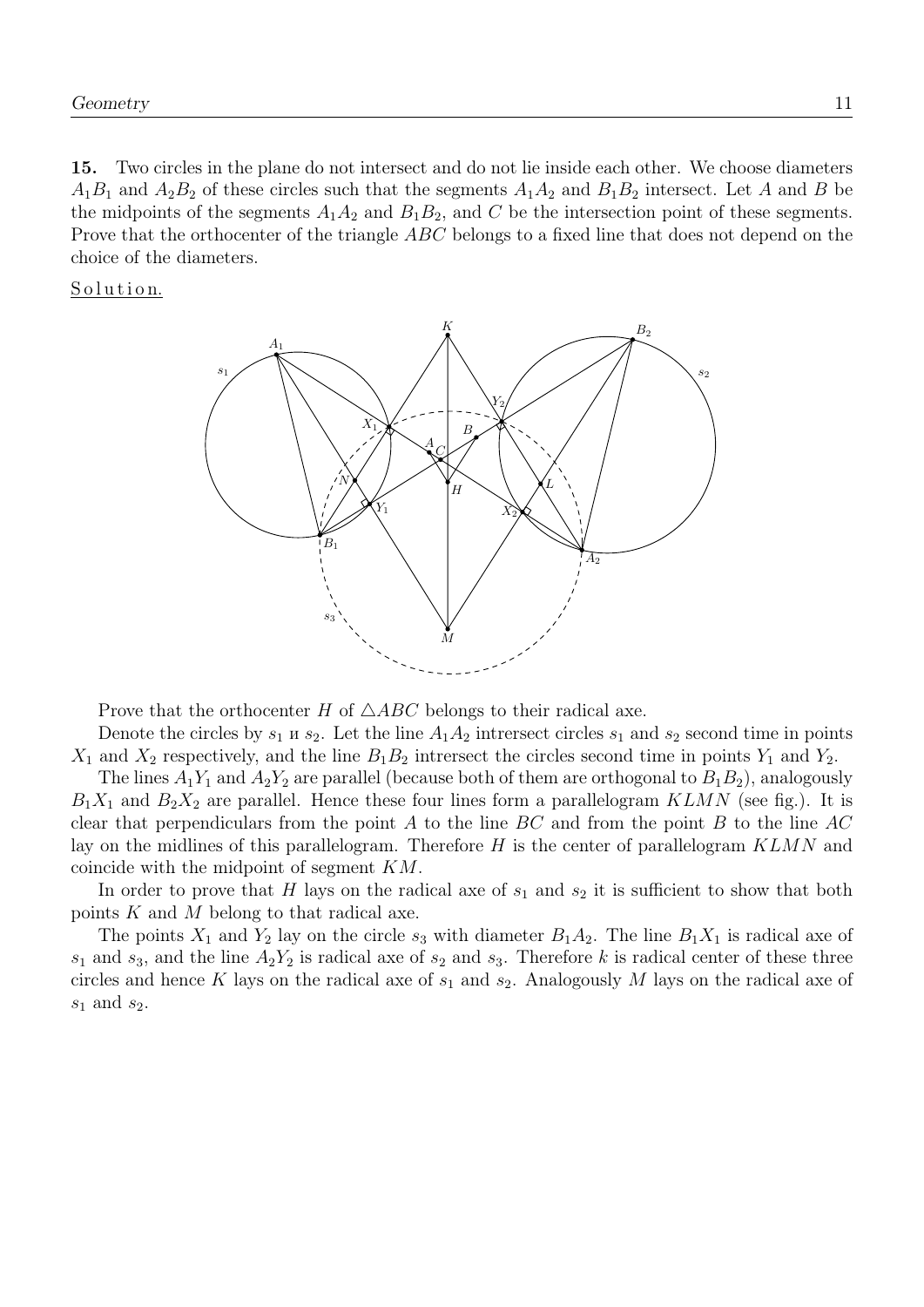.

## 4 Number Theory

16. Let p be an odd prime. Find all positive integers n for which  $\sqrt{n^2 - np}$  is a positive integer. Solution.

Answer:  $n = \left(\frac{p+1}{2}\right)$  $\frac{+1}{2}$  $\Big)^2$ . Assume that  $\sqrt{n^2 - pn} = m$  is a positive integer. Then  $n^2 - pn - m^2 = 0$ , and hence

$$
n = \frac{p \pm \sqrt{p^2 + 4m^2}}{2}.
$$

Now  $p^2+4m^2=k^2$  for some positive integer k, and  $n=\frac{p+k}{2}$  $\frac{1}{2}$  since  $k > p$ . Thus  $p^2 = (k+2m)(k-2m)$ , and since p is prime we get  $p^2 = k + 2m$  and  $k - 2m = 1$ . Hence  $k = \frac{p^2 + 1}{2}$  $\frac{1}{2}$  and

$$
n = \frac{p + \frac{p^2 + 1}{2}}{2} = \left(\frac{p + 1}{2}\right)^2
$$

is the only possible value of  $n$ . In this case we have

$$
\sqrt{n^2 - pn} = \sqrt{\left(\frac{p+1}{2}\right)^4 - p\left(\frac{p+1}{2}\right)^2} = \frac{p+1}{2}\sqrt{\left(\frac{p^2+1}{2}\right)^2 - p} = \frac{p+1}{2} \cdot \frac{p-1}{2}
$$

**17.** Prove that for any positive integers p, q such that  $\sqrt{11} > \frac{p}{q}$  $\frac{p}{q}$ , the following inequality holds:

$$
\sqrt{11} - \frac{p}{q} > \frac{1}{2pq}.
$$

Solution.

We can assume that  $p$  and  $q$  are coprime, and since both sides of first inequality are positive, we can change it to  $11q^2 > p^2$ . The same way we can change second inequality:

$$
11p^2q^2 > p^4 + p^2 + \frac{1}{4}.
$$

To see this one holds, we will prove stronger one:

$$
11p^2q^2 \ge p^4 + 2p^2.
$$

Indeed, dividing this inequality by  $p^2$  we get  $11q^2 \geq p^2+2$ , and since we already know that  $11q^2 > p^2$ we only have to see, that  $11q^2$  can't be equal to  $p^2 + 1$ . Since we know that the only reminders of squares (mod 11) are 0, 1, 3, 4, 5 and 9,  $p^2 + 1$  can't be divisible by 11, and therefore  $11q^2 \neq p^2 + 1$ .

18. Let  $n \geq 3$  be an integer such that  $4n+1$  is a prime number. Prove that  $4n+1$  divides  $n^{2n}-1$ . Solution.

Since  $p := 4n + 1$  is a prime number, each non-zero remainder modulo p possesses a unique multiplicative inverse. Since  $-4 \cdot n \equiv 1 \mod p$ , we have  $n \equiv (-4)^{-1} \mod p$ , from which we deduce that  $n \equiv -(2^{-1})^2$ . Consequently,

$$
n^{2n} - 1 \equiv \left( -(2^{-1})^2 \right)^{2n} - 1 \equiv (2^{-1})^{4n} - 1 \equiv 0 \mod p,
$$

by Fermat's Little Theorem.